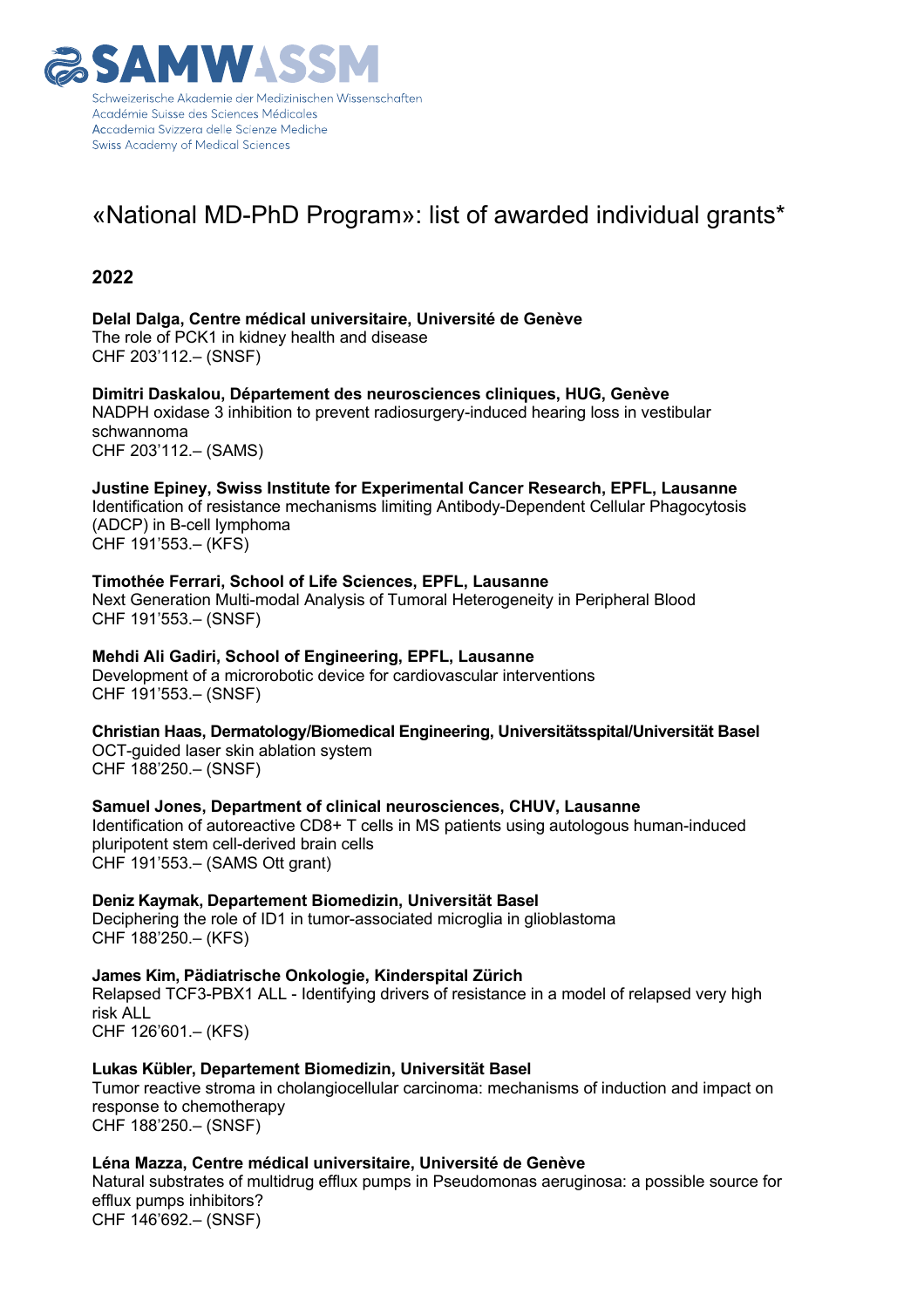

## **Matthias Rath, Institute of Experimental Immunology, Universität Zürich**

Regulatory T cells in Th17 dominated disease CHF 189'902.– (SNSF)

## **Alexander Von Hoyningen-Huene, Département de neurosciences fondamentales, Université de Genève**

Cellular determinants of subthalamic nucleus function CHF 203'112.– (SAMS)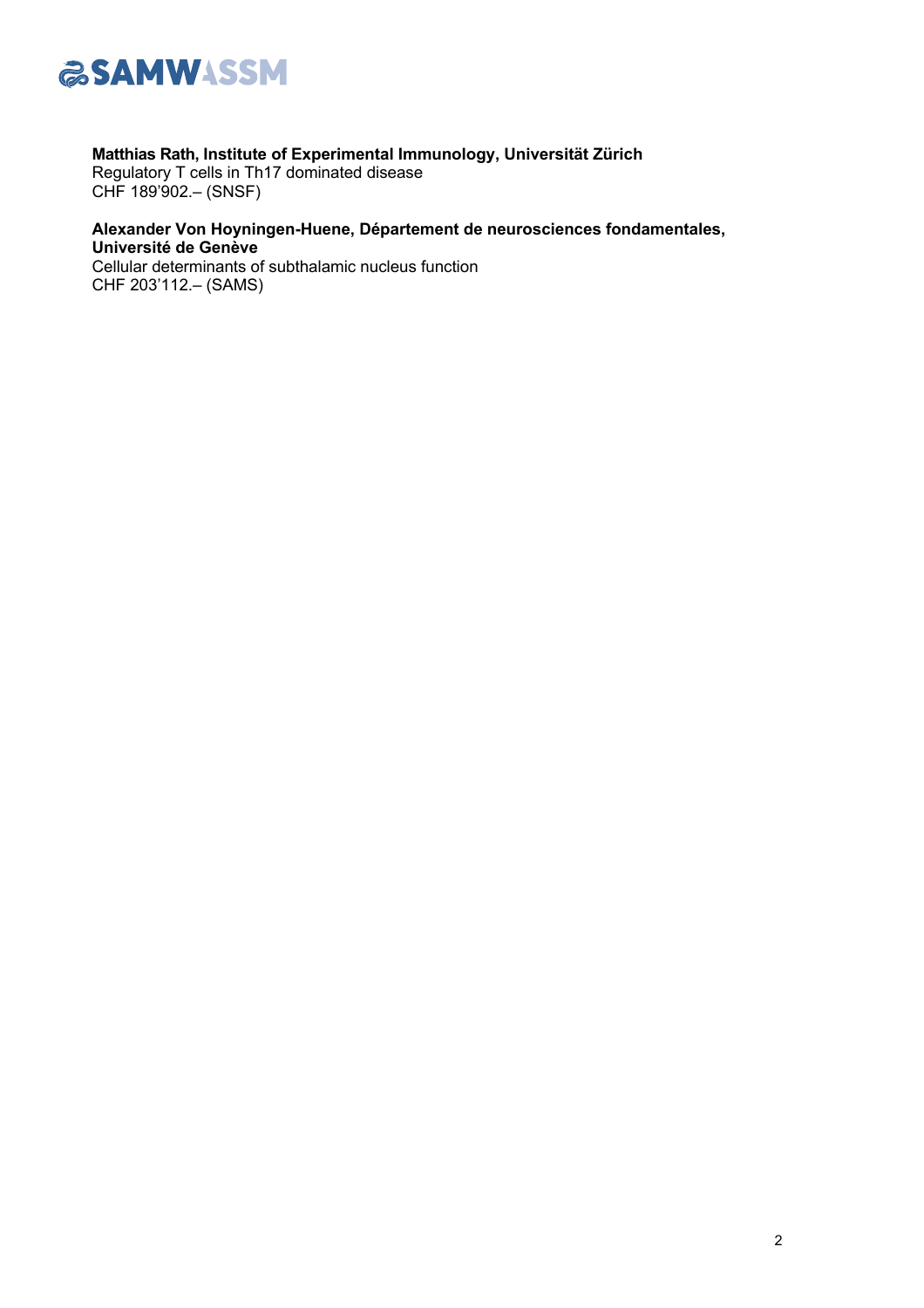

## **2021**

**Julien Angelillo, Département de pathologie et d'immunologie, HUG, Genève** Deciphering the cross-talk between innate lymphoid cells and tumor-associated lymphatic vessels to improve anti-tumor immunity CHF 146'692.– (KFS)

**Louis-Emmanuel Chriqui, Service de chirurgie thoracique, CHUV, Lausanne** Vascular and immune impact of photodynamic therapy combined to immune checkpoint inhibition in malignant pleural mesothelioma: insights from an intravital imaging model CHF 191'553.– (KFS)

#### **Morgane Decollogny, Institut für Tierpathologie, Vetsuisse, Universität Bern** Targeting the niche of drug-tolerant tumor-repopulating cells to eradicate residual disease in triple-negative breast cancer CHF 189'902.– (SNSF)

#### **Manuel Egle, Department for Biomedical Research, Cardiovascular Surgery, Universität Bern/Inselspital**

Cardiac graft preservation and evaluation in transplantation with donation after circulatory death CHF 189'902.– (SNSF)

#### **Corinne Eicher, Klinik für Psychiatrie, Psychotherapie und Psychosomatik, Psychiatrische Universitätsklinik Zürich**

Local sleep deprivation by closed-loop acoustic stimulation in depression: an experimental study of an innovative treatment approach CHF 189'902.– (SNSF)

#### **Felix Gerber, Swiss Tropical and Public Health Institute, Basel**

Generating evidence to improve access to early initiation of antiretroviral therapy in persons living with HIV in resource-limited settings CHF 188'250.– (SNSF)

**Tim Jonas Hallenberger, Klinik für Neurochirurgie, Universitätsspital Basel** The role of early minimally invasive endoscopic surgery in spontaneous supratentorial intracerebral haemorrhage

CHF 188'250.– (SAMS)

#### **Sarah Jungius, Departement Biomedizin, Universität Basel**

SHP2 as a mediator of MAPK activation in myeloproliferative neoplasms: molecular mechanism and translational potential CHF 188'250.– (SNSF)

**Benedict Morin, Departement Biomedizin, Universität Basel** Mechanisms of intracellular persistence of Staphylococcus aureus in human infection CHF 188'250.– (SNSF)

**Simon Schading, Zentrum für Paraplegie, Universitätsklinik Balgrist** Quantitative and functional MRI investigation of the neurodegeneration associated with spinal cord injury in neuraxis CHF 189'902.– (SNSF)

#### **Ramon Stäger, Dermatologische Klinik, Universitätsspital Zürich**

Unravelling the cellular and molecular mechanisms of epithelial skin cancer development through multimodal single cell and spatial analysis CHF 179'352.– (KFS)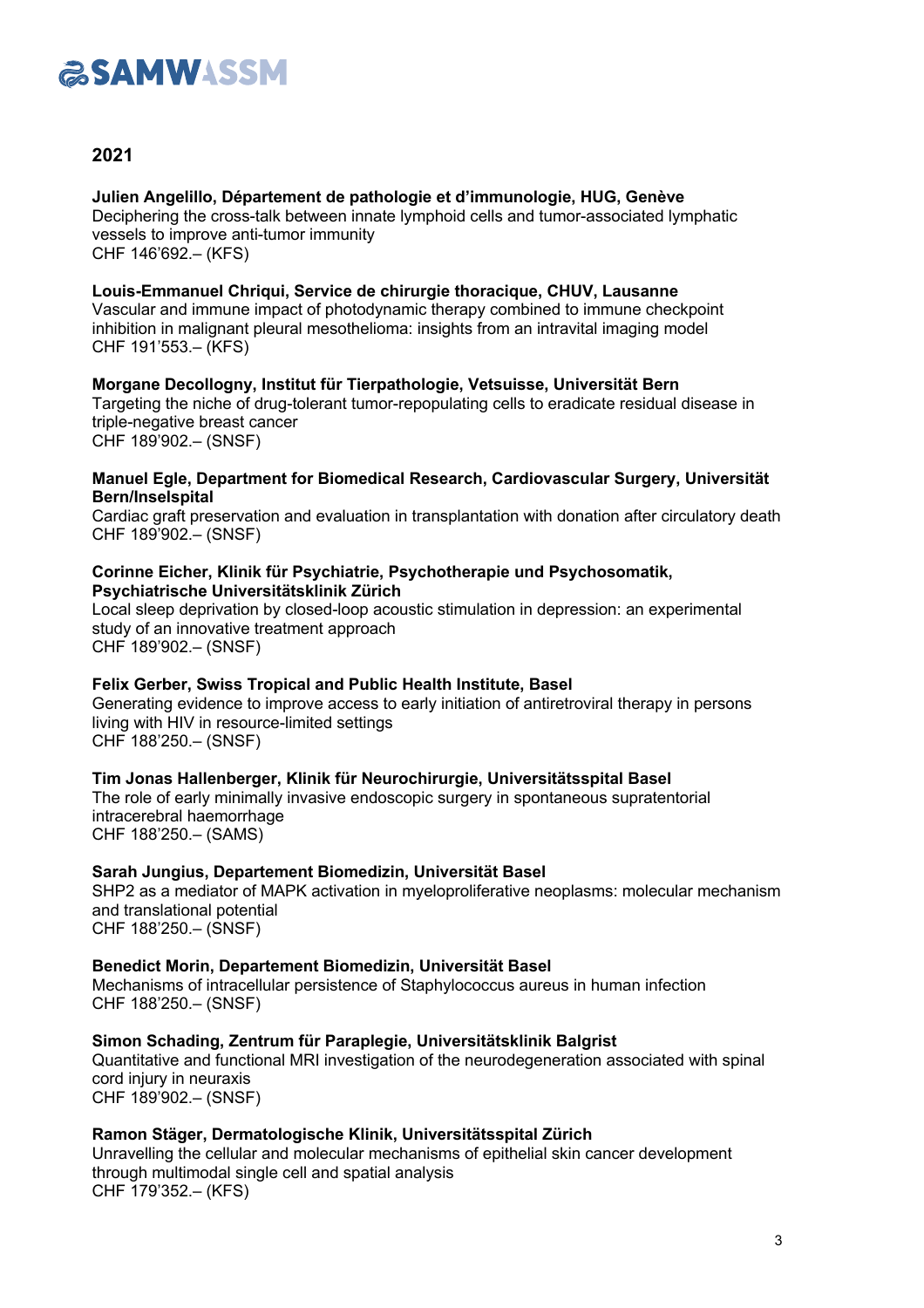

**Katia Steinfeld, Laboratory for Investigative Neurophysiology, CHUV, Lausanne** Lifetime changes in visual processing associated with mild myopia CHF 191'553.– (SAMS)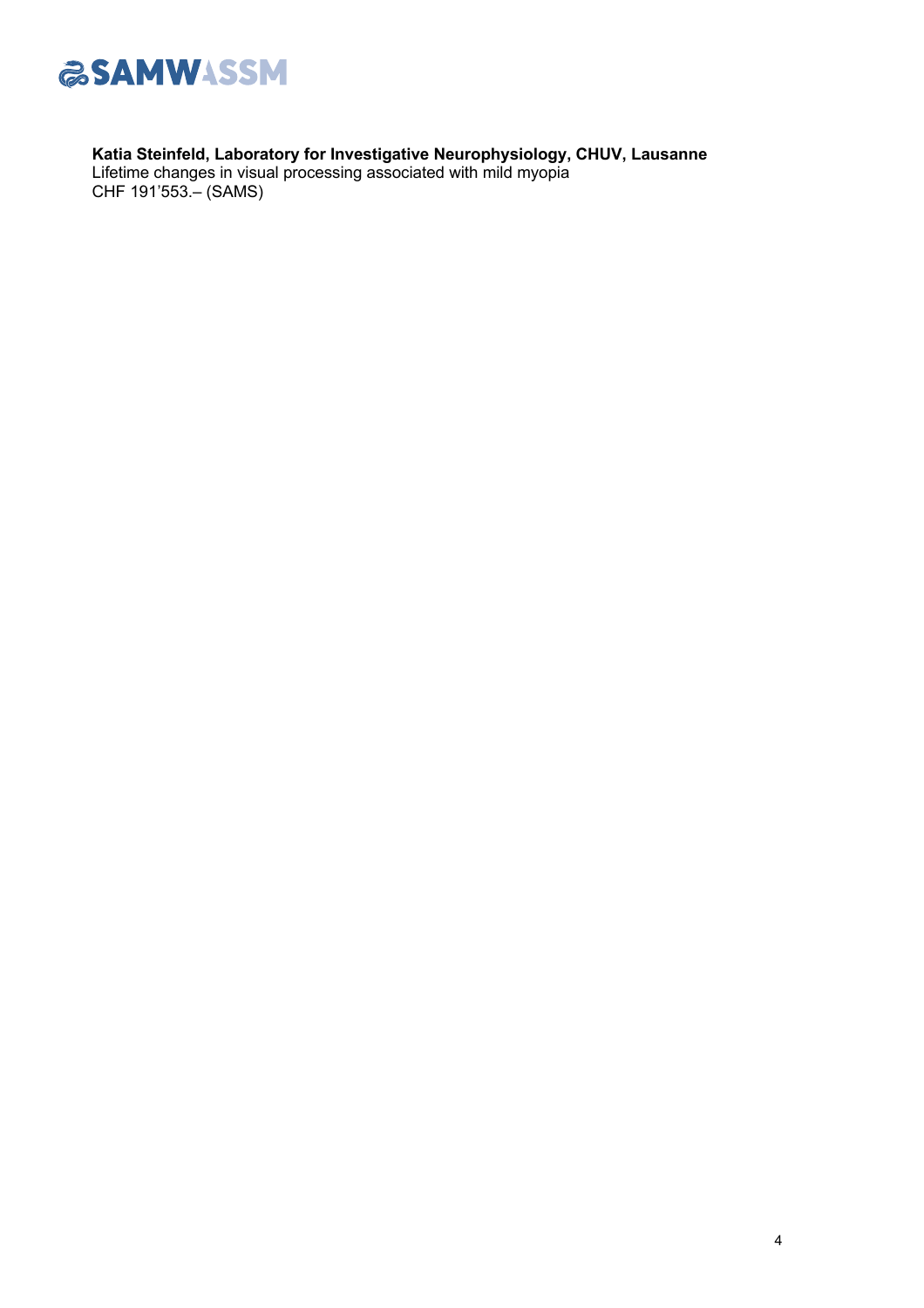# **ESAMWASSM**

## **2020**

**Ludivine Bersier, Département d'oncologie, CHUV, Lausanne**

Targeting chemoresistance and immune exclusion in colorectal cancer CHF 191'553.– (KFS)

#### **Dominique Birrer, Klinik für Viszeral-und Transplantationschirurgie, Universitätsspital Zürich**

Division of tasks during accelerated regeneration after ALPPS CHF 189'902.– (SNSF)

**Michelle Boeni, Institut für Experimentelle Immunologie, Universität Zürich** Investigation of Therapeutic Approaches against KSHV-Induced Lymphomas in vitro and in vivo CHF 189'902.– (SAMS)

**Mey Boukenna, Institute of Biochemistry and Molecular Medicine, Universität Bern** TRPM4 in non-cardiomyocytic cells of the heart CHF 189'902.– (SNSF)

## **Sandro Christensen, Department for Biomedical Research, Universität Bern**

Deciphering microbiota driven (epigenetic) programming of metabolic functions of the offspring in utero and early life CHF 189'902.– (SNSF)

**Sophie Monnerat, Klinik für Endokrinologie, Diabetologie und Metabolismus, Universitätsspital Basel**

Effects of the SGLT2 inhibitor empagliflozin in patients with euvolemic and hypervolemic hyponatremia CHF 188'250.– (SNSF)

**Cédric Renaud, Service d'endocrinologie, diabétologie et métabolisme, CHUV, Lausanne** Role of the Nrf2 response system in the pathogenesis of autoimmune thyroiditis CHF 191'553.– (SNSF)

**Dominic Schmid, Departement Biomedizin, Universität Basel** Mechanisms of T Cell Dysfunction in Human Tumors CHF 188'250.– (KFS)

**Philippe Valmaggia, Department of Biomedical Engineering, Universität Basel** Time-resolved 3D Optical Coherence Tomography Angiography for novel biomarkers CHF 188'250.– (SNSF)

**Alexandra von Faber-Castell, Institute of Pharmacology and Toxicology, Universität Zürich**

Neuronal lactate transport in brain energy metabolism and the role of aging CHF 189'902.– (SNSF)

**Philipp Immanuel Zens, Institut für Pathologie, Universität Bern** Molecular epidemiology of lung cancer brain metastases

CHF 189'902.– (SNSF)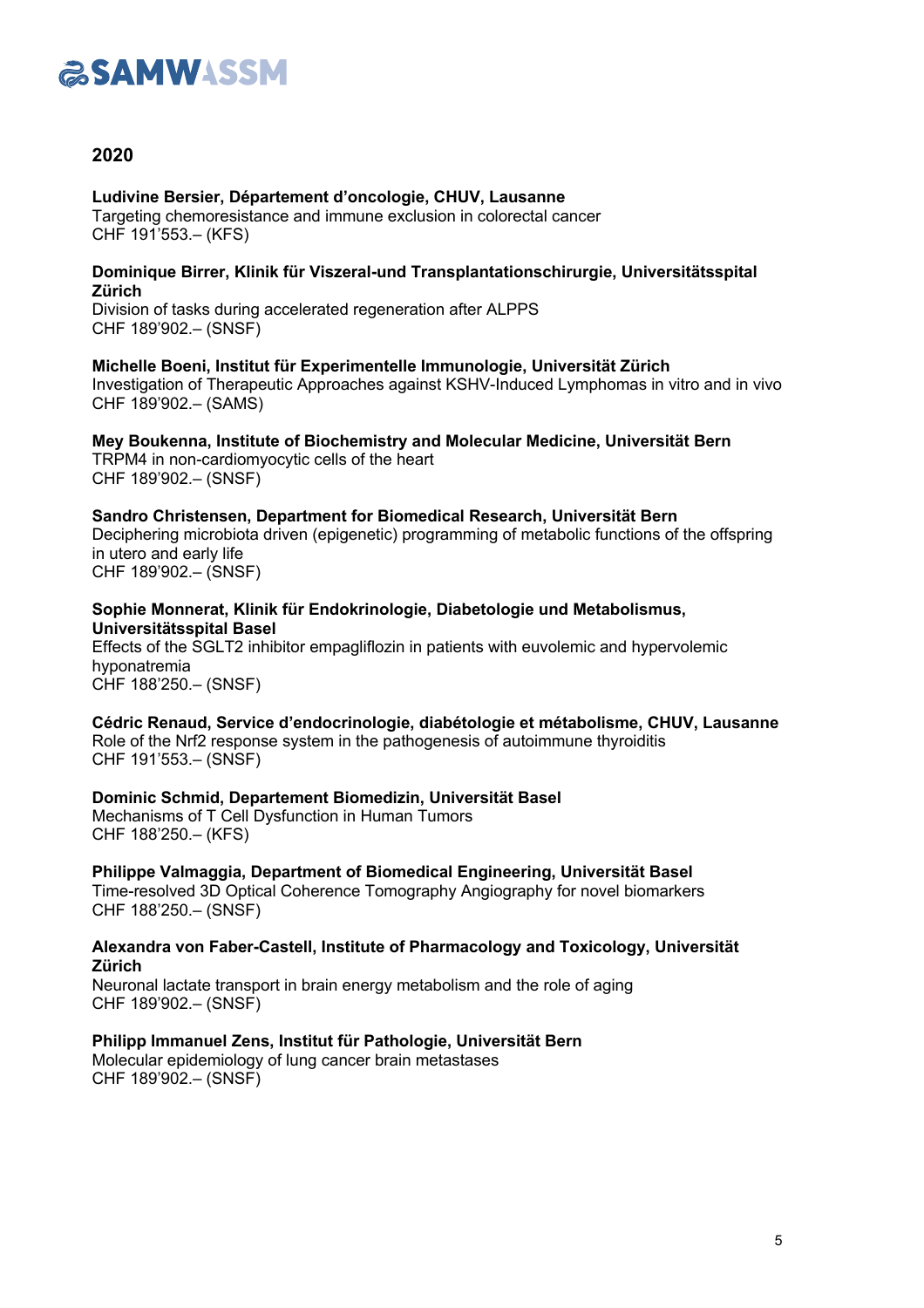

## **2019**

#### **Ranjana Briner, Institut für Sozial- und Präventivmedizin, Universität Bern**

Genital tract infections, the vaginal microbiome and preterm birth in South Africa: cross-sectional study CHF 189'902.– (SNSF)

#### **Carlo Cervia, Klinik für Immunologie, Universitätsspital Zürich**

In vivo induction of tolerance by targeting critical regulatory T cell signaling pathways with bioengineered designer cells CHF 189'902.– (SNSF)

#### **Mali Cristina Coray, Departement Biomedizin, Universität Basel**

Atypical chemokine receptors in multiple sclerosis – chemokine availability and clinical potential CHF 188'250.– (SNSF)

#### **Maurizio Cortada, Departement Biomedizin, Universität Basel**

Investigating mTOR function in the mammalian inner ear CHF 188'250.– (SNSF)

**Dr. Inês de Paula Costa Monteiro, Département d'oncologie, CHUV, Lausanne** Engineering T cell for adoptive cell transfer therapy of cancer CHF 191'553.– (KFS)

**Anna Faivre, Centre médical universitaire, Université de Genève** Alterations of tubular metabolism and chronic kidney disease progression CHF 146'692.– (SNSF)

#### **Dr. Kathi Ging, Anatomisches Institut, Universität Zürich** Role of PKD1 and WNK4 in the regulation of the renal thiazide-sensitive NaCl cotransporter NCC

CHF 184'627.– (SNSF)

#### **Michel Godel, Département de psychiatrie, Université de Genève**

Early deviations in auditory neuroprocessing development as prodromal neurobiological markers for Autism Spectrum Disorders CHF 203'112.– (SAMS)

## **Philip Schmassmann, Departement Biomedizin, Universität Basel**

Synergistic activation of microglia by targeting CD47 and Siglecs CHF 188'250.– (KFS)

#### **Dr. Irma Telarovic, Klinik für Radio-Onkologie, Universitätsspital Zürich**

Radiotherapy treatment volume and its role for the tumor-oriented immune response CHF 189'902.– (KFS)

**Yves Zurbuchen, Klinik für Immunologie, Universitätsspital Zürich** Central versus peripheral immune tolerance mechanisms in long-term acceptance of allotransplants CHF 189'902.– (SNSF)